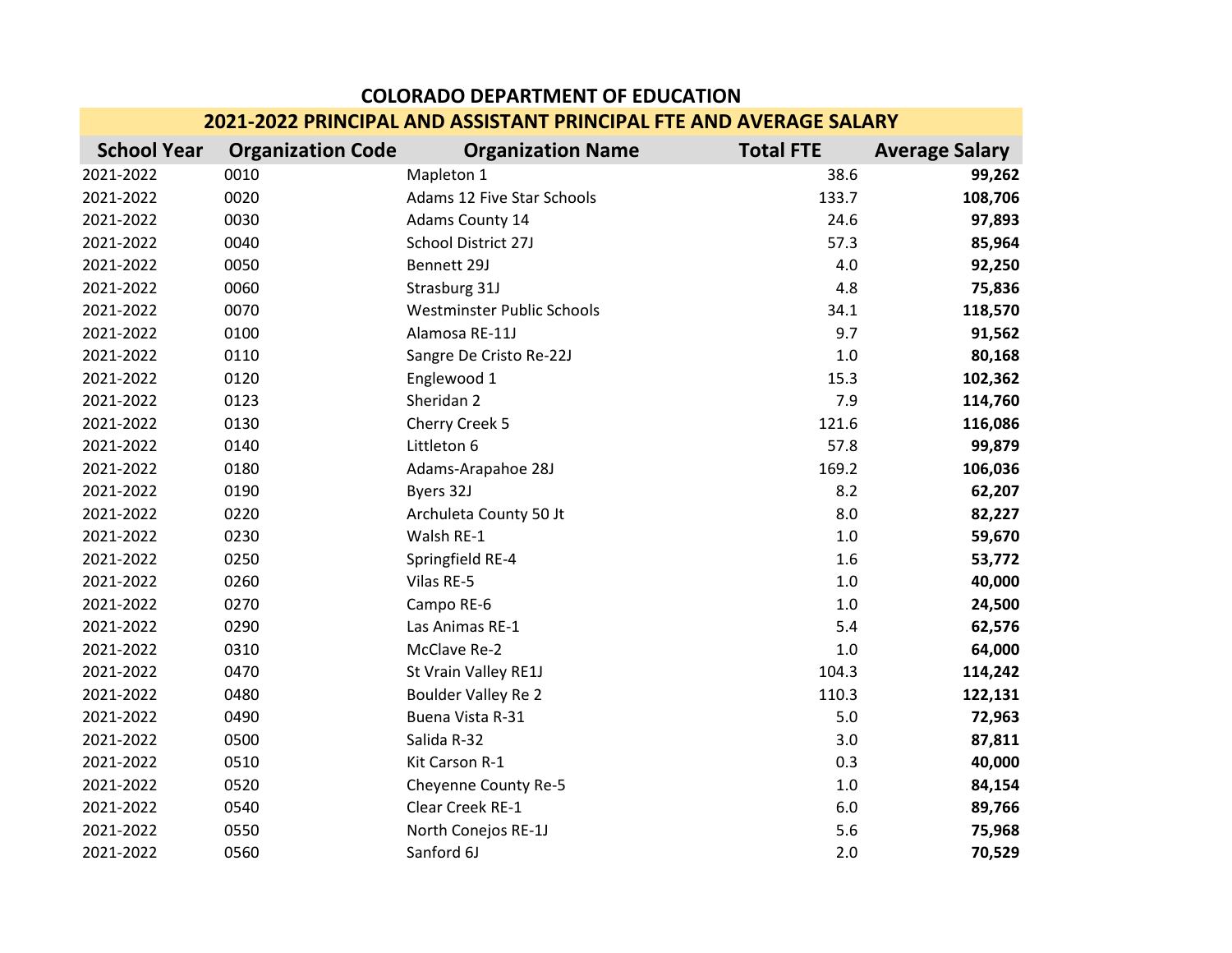| 2021-2022 | 0580 | South Conejos RE-10               | $1.0$ | 65,100  |
|-----------|------|-----------------------------------|-------|---------|
| 2021-2022 | 0640 | Centennial R-1                    | 2.0   | 64,500  |
| 2021-2022 | 0740 | Sierra Grande R-30                | 2.0   | 70,648  |
| 2021-2022 | 0770 | Crowley County RE-1-J             | 2.0   | 67,500  |
| 2021-2022 | 0860 | Custer County School District C-1 | 1.8   | 70,282  |
| 2021-2022 | 0870 | Delta County 50(J)                | 26.6  | 79,658  |
| 2021-2022 | 0880 | Denver County 1                   | 517.2 | 99,446  |
| 2021-2022 | 0890 | Dolores County RE No.2            | 2.0   | 63,000  |
| 2021-2022 | 0900 | Douglas County Re 1               | 213.3 | 95,668  |
| 2021-2022 | 0910 | Eagle County RE 50                | 30.9  | 110,391 |
| 2021-2022 | 0920 | Elizabeth School District         | 8.8   | 92,813  |
| 2021-2022 | 0930 | Kiowa C-2                         | $1.0$ | 73,000  |
| 2021-2022 | 0940 | Big Sandy 100J                    | 1.6   | 75,849  |
| 2021-2022 | 0950 | Elbert 200                        | 2.7   | 63,807  |
| 2021-2022 | 0960 | Agate 300                         | $1.0$ | 15,000  |
| 2021-2022 | 0970 | Calhan RJ-1                       | 3.0   | 70,390  |
| 2021-2022 | 0980 | Harrison 2                        | 71.3  | 90,862  |
| 2021-2022 | 0990 | Widefield 3                       | 37.5  | 84,592  |
| 2021-2022 | 1000 | Fountain 8                        | 37.7  | 100,496 |
| 2021-2022 | 1010 | Colorado Springs 11               | 93.9  | 91,514  |
| 2021-2022 | 1020 | Cheyenne Mountain 12              | 13.1  | 114,677 |
| 2021-2022 | 1030 | <b>Manitou Springs 14</b>         | 8.9   | 92,370  |
| 2021-2022 | 1040 | Academy 20                        | 106.7 | 101,470 |
| 2021-2022 | 1050 | Ellicott 22                       | 4.1   | 62,674  |
| 2021-2022 | 1060 | Peyton 23 Jt                      | 3.0   | 60,521  |
| 2021-2022 | 1070 | Hanover 28                        | 2.0   | 77,750  |
| 2021-2022 | 1080 | Lewis-Palmer 38                   | 22.4  | 86,500  |
| 2021-2022 | 1110 | District 49                       | 86.8  | 87,864  |
| 2021-2022 | 1120 | Edison 54 JT                      | 1.1   | 52,445  |
| 2021-2022 | 1130 | Miami/Yoder 60 JT                 | 1.5   | 93,638  |
| 2021-2022 | 1140 | Canon City RE-1                   | 14.9  | 75,472  |
| 2021-2022 | 1150 | Fremont RE-2                      | 4.9   | 70,877  |
| 2021-2022 | 1160 | Cotopaxi RE-3                     | 1.1   | 60,796  |
| 2021-2022 | 1180 | Roaring Fork RE-1                 | 24.7  | 98,489  |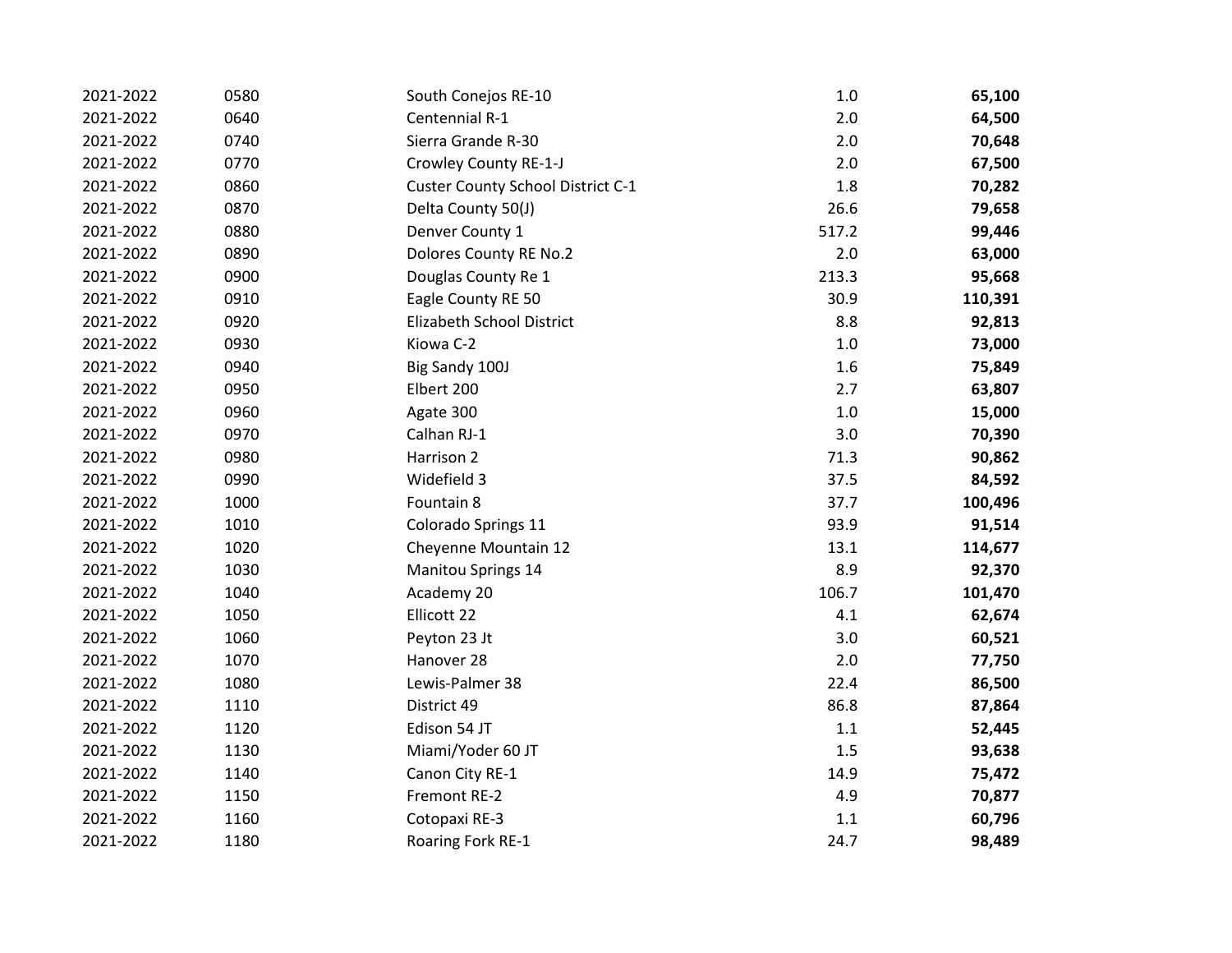| 2021-2022 | 1195 | Garfield Re-2                  | 18.3    | 90,077  |
|-----------|------|--------------------------------|---------|---------|
| 2021-2022 | 1220 | Garfield 16                    | $6.0\,$ | 98,945  |
| 2021-2022 | 1330 | <b>Gilpin County RE-1</b>      | 2.0     | 99,597  |
| 2021-2022 | 1340 | West Grand 1-JT                | 2.7     | 94,319  |
| 2021-2022 | 1350 | East Grand 2                   | 6.0     | 103,973 |
| 2021-2022 | 1360 | <b>Gunnison Watershed RE1J</b> | 9.9     | 90,714  |
| 2021-2022 | 1390 | Huerfano Re-1                  | 2.0     | 30,158  |
| 2021-2022 | 1400 | La Veta Re-2                   | 2.0     | 59,366  |
| 2021-2022 | 1410 | North Park R-1                 | $1.0\,$ | 69,972  |
| 2021-2022 | 1420 | Jefferson County R-1           | 338.6   | 108,025 |
| 2021-2022 | 1430 | Eads RE-1                      | $1.0\,$ | 71,500  |
| 2021-2022 | 1440 | Plainview RE-2                 | 0.3     | 48,000  |
| 2021-2022 | 1450 | Arriba-Flagler C-20            | $1.0$   | 60,000  |
| 2021-2022 | 1460 | Hi-Plains R-23                 | $1.0\,$ | 65,000  |
| 2021-2022 | 1480 | <b>Stratton R-4</b>            | $1.1\,$ | 54,855  |
| 2021-2022 | 1500 | <b>Burlington RE-6J</b>        | 3.0     | 66,452  |
| 2021-2022 | 1510 | Lake County R-1                | 5.0     | 71,531  |
| 2021-2022 | 1520 | Durango 9-R                    | 28.8    | 82,472  |
| 2021-2022 | 1530 | Bayfield 10 Jt-R               | 4.9     | 78,939  |
| 2021-2022 | 1540 | Ignacio 11 JT                  | 5.0     | 66,580  |
| 2021-2022 | 1550 | Poudre R-1                     | 116.7   | 104,996 |
| 2021-2022 | 1560 | Thompson R2-J                  | 57.6    | 104,161 |
| 2021-2022 | 1570 | Estes Park R-3                 | 4.6     | 101,493 |
| 2021-2022 | 1580 | Trinidad 1                     | 5.1     | 91,659  |
| 2021-2022 | 1600 | Hoehne Reorganized 3           | $1.0\,$ | 69,500  |
| 2021-2022 | 1620 | <b>Aguilar Reorganized 6</b>   | 0.1     | 63,953  |
| 2021-2022 | 1750 | <b>Branson Reorganized 82</b>  | 2.0     | 73,713  |
| 2021-2022 | 1780 | Genoa-Hugo C113                | $1.0\,$ | 75,788  |
| 2021-2022 | 1790 | Limon RE-4J                    | 2.0     | 72,000  |
| 2021-2022 | 1828 | Valley RE-1                    | 6.7     | 71,437  |
| 2021-2022 | 1850 | Frenchman RE-3                 | $1.0\,$ | 60,000  |
| 2021-2022 | 1860 | <b>Buffalo RE-4J</b>           | 2.0     | 79,666  |
| 2021-2022 | 1870 | Plateau RE-5                   | $1.0\,$ | 65,486  |
| 2021-2022 | 1990 | Plateau Valley 50              | 3.3     | 98,906  |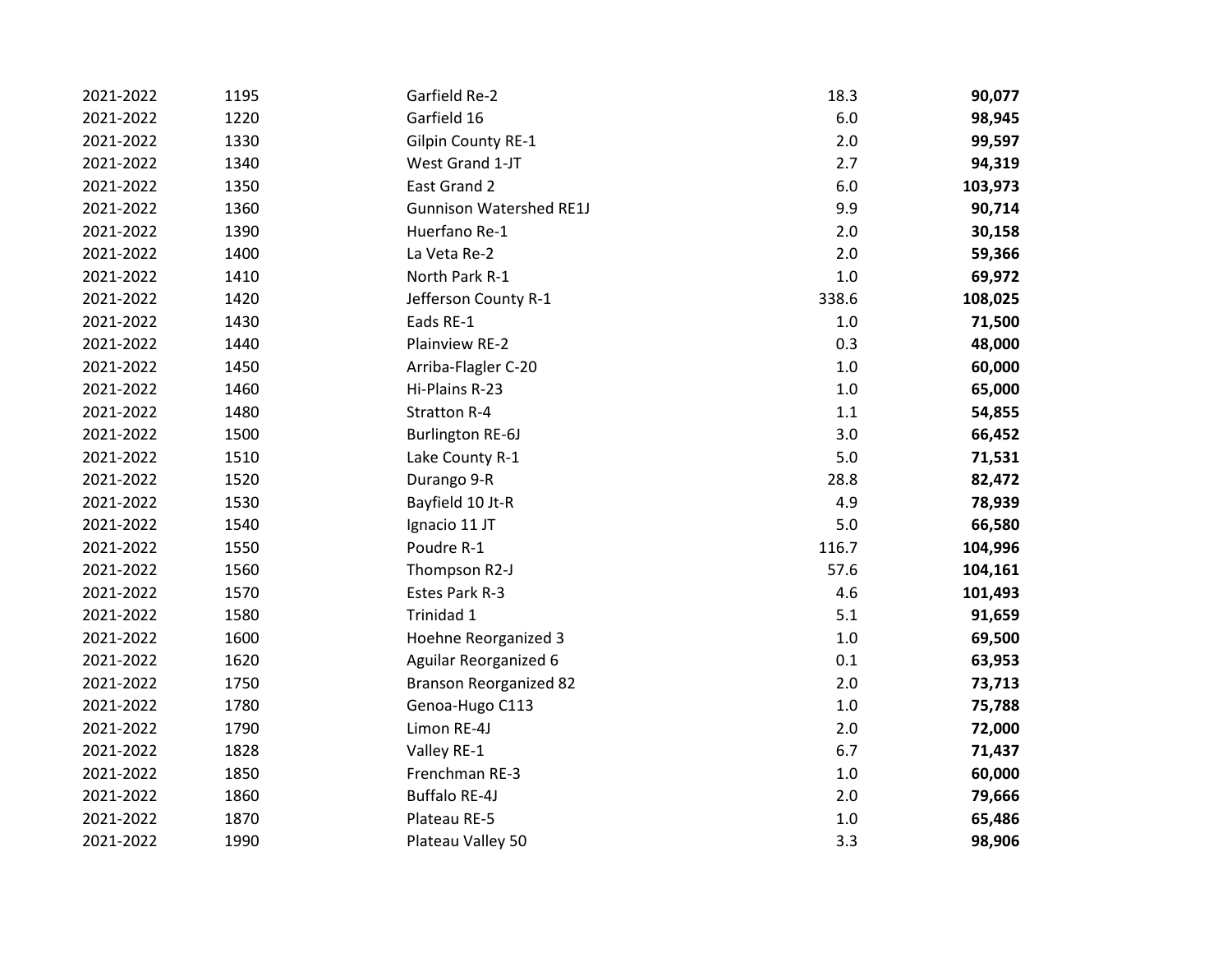| 2021-2022 | 2000 | Mesa County Valley 51                | 88.5    | 96,536  |
|-----------|------|--------------------------------------|---------|---------|
| 2021-2022 | 2010 | <b>Creede School District</b>        | 1.6     | 30,223  |
| 2021-2022 | 2020 | Moffat County RE: No 1               | 7.3     | 93,498  |
| 2021-2022 | 2035 | Montezuma-Cortez RE-1                | 16.5    | 63,543  |
| 2021-2022 | 2055 | Dolores RE-4A                        | 2.9     | 72,087  |
| 2021-2022 | 2070 | Mancos Re-6                          | 2.0     | 76,696  |
| 2021-2022 | 2180 | Montrose County RE-1J                | 18.4    | 89,299  |
| 2021-2022 | 2190 | West End RE-2                        | 2.6     | 62,409  |
| 2021-2022 | 2395 | Brush RE-2(J)                        | 7.0     | 81,001  |
| 2021-2022 | 2405 | Fort Morgan Re-3                     | 13.4    | 82,333  |
| 2021-2022 | 2505 | Weldon Valley RE-20(J)               | 1.2     | 41,771  |
| 2021-2022 | 2515 | Wiggins RE-50(J)                     | 3.8     | 70,824  |
| 2021-2022 | 2520 | East Otero R-1                       | 10.0    | 71,836  |
| 2021-2022 | 2530 | Rocky Ford R-2                       | 4.0     | 68,335  |
| 2021-2022 | 2535 | Manzanola 3J                         | $1.0\,$ | 57,567  |
| 2021-2022 | 2540 | Fowler R-4J                          | $1.4\,$ | 83,709  |
| 2021-2022 | 2560 | Cheraw 31                            | 0.6     | 80,000  |
| 2021-2022 | 2570 | Swink 33                             | 1.8     | 53,631  |
| 2021-2022 | 2580 | Ouray R-1                            | $1.0\,$ | 74,300  |
| 2021-2022 | 2590 | Ridgway R-2                          | 2.1     | 78,313  |
| 2021-2022 | 2600 | Platte Canyon 1                      | 5.5     | 78,623  |
| 2021-2022 | 2610 | Park County RE-2                     | 3.8     | 71,744  |
| 2021-2022 | 2620 | Holyoke Re-1J                        | 2.0     | 73,394  |
| 2021-2022 | 2630 | Haxtun RE-2J                         | 2.0     | 79,187  |
| 2021-2022 | 2640 | Aspen 1                              | 6.9     | 111,015 |
| 2021-2022 | 2660 | Lamar Re-2                           | 8.0     | 71,131  |
| 2021-2022 | 2670 | Holly RE-3                           | $1.0\,$ | 62,500  |
| 2021-2022 | 2680 | Wiley RE-13 Jt                       | 0.6     | 50,908  |
| 2021-2022 | 2690 | Pueblo City 60                       | 58.8    | 94,613  |
| 2021-2022 | 2700 | Pueblo County 70                     | 39.2    | 88,879  |
| 2021-2022 | 2710 | Meeker RE-1                          | 3.0     | 88,578  |
| 2021-2022 | 2720 | Rangely RE-4                         | 2.0     | 76,685  |
| 2021-2022 | 2730 | Upper Rio Grande School District C-7 | 2.0     | 78,281  |
| 2021-2022 | 2740 | Monte Vista C-8                      | 5.0     | 83,344  |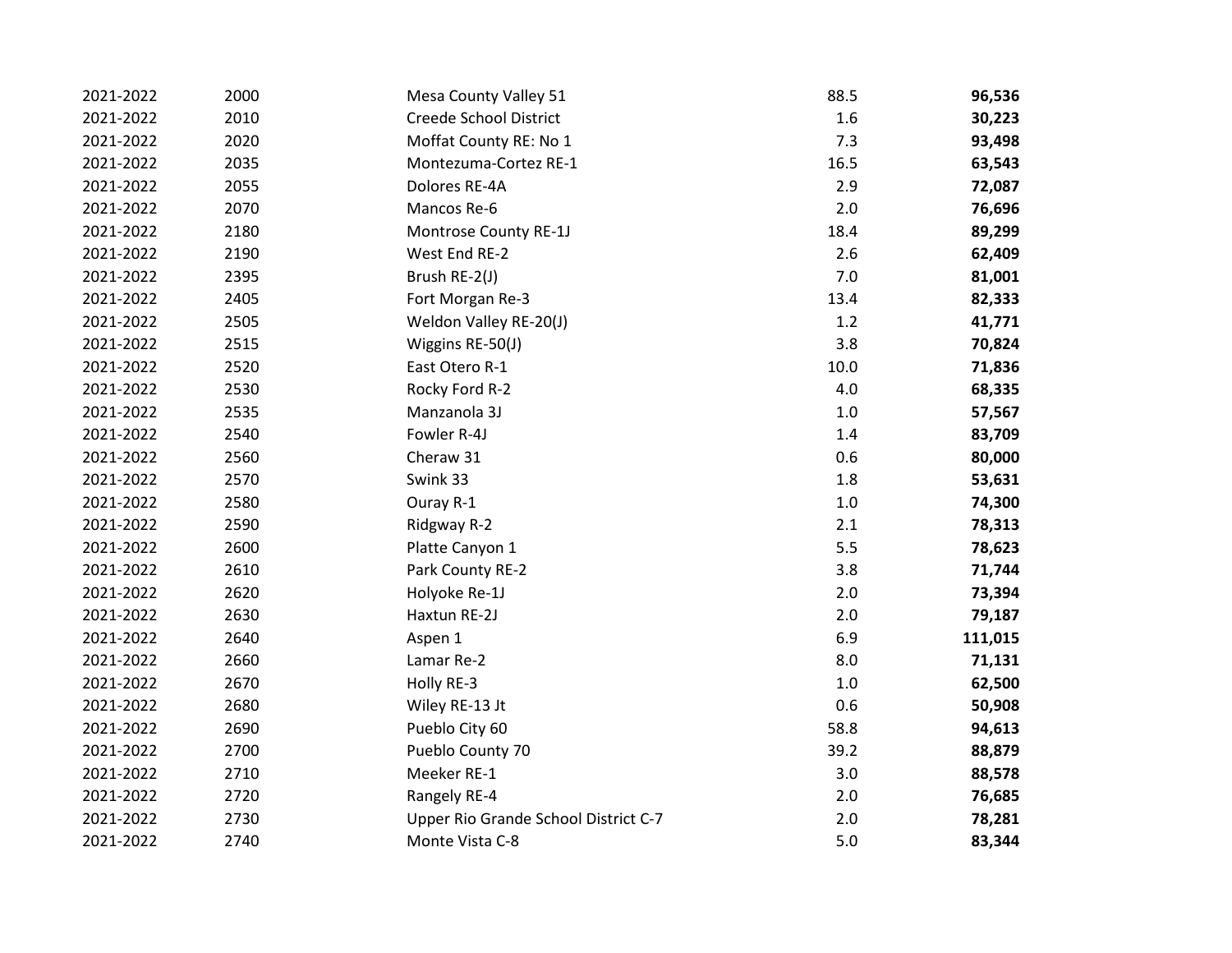| 2021-2022 | 2750 | Sargent RE-33J                         | 2.2     | 60,721  |
|-----------|------|----------------------------------------|---------|---------|
| 2021-2022 | 2760 | Hayden RE-1                            | 2.4     | 65,822  |
| 2021-2022 | 2770 | <b>Steamboat Springs RE-2</b>          | 12.9    | 104,331 |
| 2021-2022 | 2780 | South Routt RE 3                       | 2.0     | 73,941  |
| 2021-2022 | 2790 | Mountain Valley RE 1                   | $1.0\,$ | 66,300  |
| 2021-2022 | 2800 | Moffat 2                               | 2.0     | 57,937  |
| 2021-2022 | 2810 | Center 26 JT                           | 4.2     | 67,005  |
| 2021-2022 | 2820 | Silverton 1                            | $1.0\,$ | 82,000  |
| 2021-2022 | 2830 | Telluride R-1                          | 3.0     | 100,200 |
| 2021-2022 | 2840 | Norwood R-2J                           | $1.0\,$ | 74,523  |
| 2021-2022 | 2862 | Julesburg Re-1                         | 3.7     | 95,293  |
| 2021-2022 | 2865 | <b>Revere School District</b>          | 0.6     | 78,320  |
| 2021-2022 | 3000 | Summit RE-1                            | 14.6    | 104,542 |
| 2021-2022 | 3010 | Cripple Creek-Victor RE-1              | 2.0     | 76,088  |
| 2021-2022 | 3020 | <b>Woodland Park Re-2</b>              | 7.9     | 96,723  |
| 2021-2022 | 3030 | Akron R-1                              | 2.0     | 72,558  |
| 2021-2022 | 3040 | Arickaree R-2                          | 0.6     | 88,889  |
| 2021-2022 | 3080 | Weld County RE-1                       | 8.0     | 112,031 |
| 2021-2022 | 3085 | Eaton RE-2                             | 8.3     | 88,256  |
| 2021-2022 | 3090 | Weld County School District RE-3J      | 9.1     | 93,235  |
| 2021-2022 | 3100 | Windsor RE-4                           | 27.7    | 96,240  |
| 2021-2022 | 3110 | Johnstown-Milliken RE-5J               | 13.5    | 89,533  |
| 2021-2022 | 3120 | Greeley 6                              | 84.8    | 100,640 |
| 2021-2022 | 3130 | Platte Valley RE-7                     | 5.7     | 119,105 |
| 2021-2022 | 3140 | Weld Re-8 Schools                      | 9.6     | 102,720 |
| 2021-2022 | 3145 | Ault-Highland RE-9                     | 4.8     | 80,344  |
| 2021-2022 | 3146 | Briggsdale RE-10                       | 1.0     | 103,038 |
| 2021-2022 | 3147 | Prairie RE-11                          | 0.9     | 92,987  |
| 2021-2022 | 3200 | Yuma 1                                 | 5.3     | 67,440  |
| 2021-2022 | 3210 | Wray RD-2                              | 3.4     | 71,285  |
| 2021-2022 | 3220 | Idalia RJ-3                            | 0.4     | 79,272  |
| 2021-2022 | 8001 | <b>Charter School Institute</b>        | 88.9    | 78,304  |
| 2021-2022 | 8104 | Division of Youth Services             | 3.0     | 85,270  |
| 2021-2022 | 9000 | Colorado School for the Deaf and Blind | 4.0     | 94,331  |